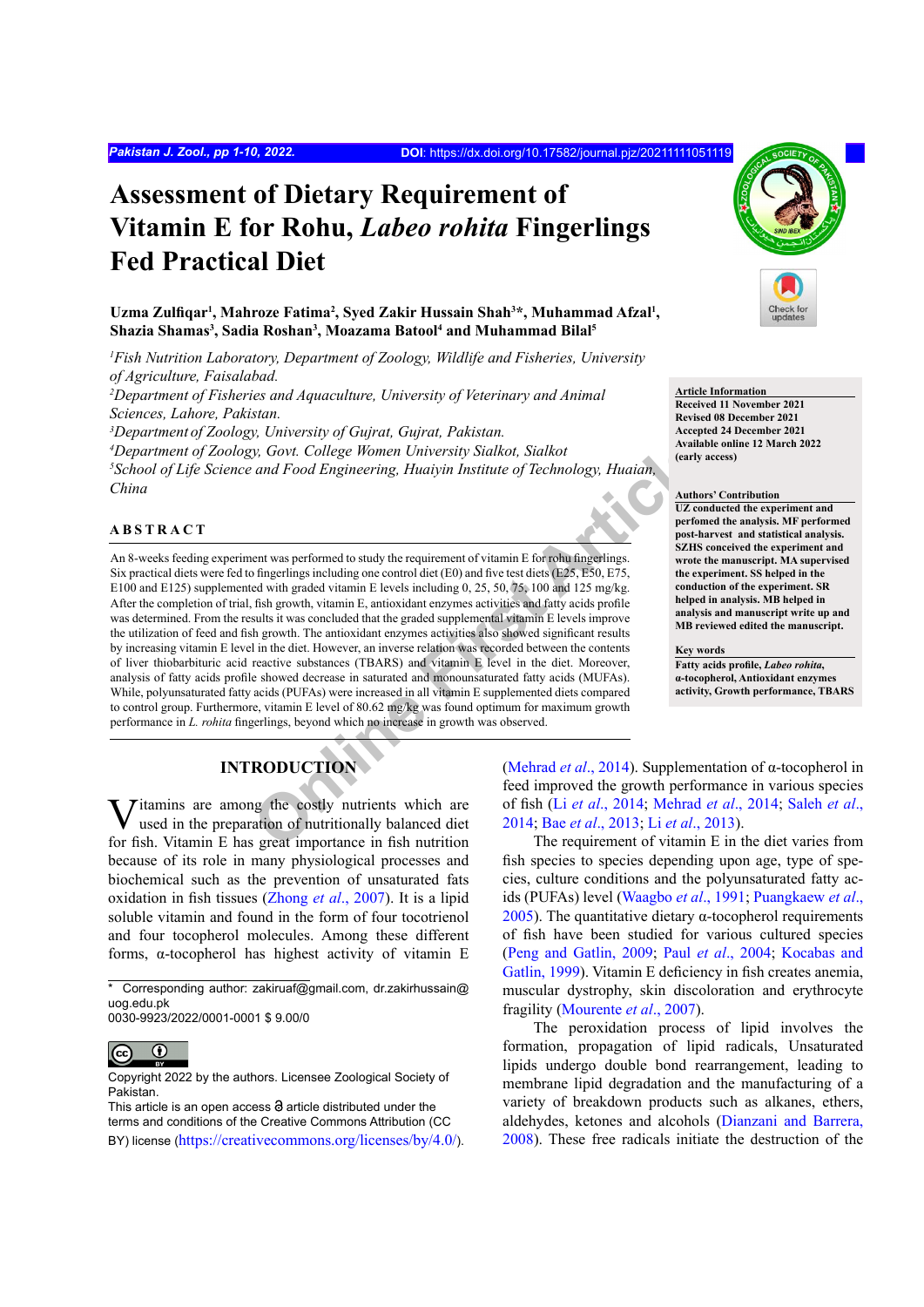intracellular components including nucleic acid, enzymes and biological membranes which lead to the pathological conditions (Paul *et al*[., 2004\)](#page-8-4). Vitamin E's antioxidant effect is based on its reaction with free radicals, particularly the radicals of peroxyl and oxygen singlet molecule  $(1O_2)$ (Sies *et al*[., 1992\)](#page-9-2). The most important indicator for the determination of lipid peroxidation is the analysis of biochemical profiles like the thiobarbituric acid reactive substances (TBARS) level [\(Bahmani](#page-6-2) *et al*., 2001). Several studies have determined the vitamin E requirement on level of thiobarbituric acid (TBA) in different organs of fish species and it was observed that TBA values decrease when the level of vitamin E increases in various species of fish (Jiang *et al*[., 2009](#page-7-3); Galaz *et al*[., 2010](#page-6-3); Li *et al*[., 2013,](#page-7-1) [2014](#page-7-0); [Zhang](#page-9-3) *et al*., 2016).

Organisms have developed different types of antioxidant defenses to protect themselves from free radicals including the antioxidant enzymes activity e.g., catalase (CAT), superoxide dismutase (SOD) and glutathione peroxidase (GPx). Among these enzymes, SOD and CAT which reacts on superoxide  $(O_2)$  and hydrogen peroxide  $(H_2O_2)$  respectively, are active oxygen species scavengers (Miller *et al*., 1993). Tocopherol supplementation showed significant variations in activities of these enzymes (Glucin *et al*., 2005).

The popular freshwater fish species in Asia is *Labeo rohita*, particularly in the subcontinent of India (Khan *et al.*, [2004\)](#page-7-5). Normally, it is cultured under semi-intensive polycultured system ([Meshe, 1985](#page-8-7)). Due to its fast growth rate, increased market demand and capacity to live in a range of agro-climatic conditions, it accounts for 35% of total output of Indian major carps (Mir *et al*., 2017). Production of *L. rohita* grew globally from 1.1 million tons in 2010 to about 2 million tons in 2018. As a result, it has been recognized as a significant aquaculture species, accounting for around 3.7% of world aquaculture production in 2018 [\(FAO, 2018](#page-6-4)).

Vitamin E requirement of *L. rohita* fingerlings in purified diets had already been reported (Sau *et al*[., 2004\)](#page-8-9) however, there has been no work done on requirement of vitamin E for the fingerlings of *L. rohita* when practical diet being provided. The current study aimed to find an optimum vitamin E level in fish diet as well as its antioxidant role in practical diet of rohu fingerlings.

# **MATERIALS AND METHODS**

The current experiment was performed in the Fish Nutrition Laboratory, Department of Zoology, Wildlife and Fisheries, University of Agriculture, Faisalabad, Pakistan. The experimental trial was ethically permitted from the same university's ethical review committee.

The *L. rohita* fingerlings were procured from

Government Fish Seed Hatchery, Faisalabad and were given basal diet for two weeks to acclimatize to laboratory conditions. On the basal diet, the fingerlings were fed once in a day until the satiation appeared throughout the acclimation period. The fingerlings of *L. rohita* were dip in 5g/L solution of NaCl as an antiseptic to avoid infections and diseases before start of the experiment [\(Rowland and Ingram, 1991](#page-8-10)). The fish was stocked in triplicates containing 15 fish in each aquarium having equal initial weight (3.02 g) and fed with experimental diets. During the feeding trial, the continuous aeration was given in all aquaria through capillary system. The physio-chemical parameters were checked throughout the feeding trial. The dissolved oxygen (DO) of water was checked by digital meter (HANNA, model HI 9147) and kept constant at 5.8-7.3 mg/L. Likewise, the temperature  $(24.9-28.7^{\circ}\text{C})$  of water and pH  $(7.4-8.6)$  were assessed by pH meter of AMPROBE (model WT-80) following [Fatima](#page-6-5) *et al*. (2019) method.

#### *Experimental diets preparation*

6). <br> **Solution** developed different types of the constant at 5.8-7.3 mg/L. L<br>
to protect themselves from free the artioxidant enzymes activity<br>
superoxide dismutase (SOD) and<br> **Experimental diets preparation**<br> **Experimen** The dry ingredients of feed were bought from the market and examined chemically by [AOAC \(1995\)](#page-6-6) method. Before the formulation of vitamin E supplemented diets, the dry feed ingredients were finally ground in powdered form. The vitamin E was added in the diet in the form of α-tocopherol acetate (Sigma-Aldrich) after mixing in the fish oil. The dough was formed with the addition of 15% water. After making the dough from the mixture of ingredients, pellets were made by using hand pelleting machine. Pellets were air dried for approximately 48 hours. The chemical analysis of test diets was assessed by AOAC (1995) . The moisture was measured by oven drying method by placing the test diets in oven at  $105^{\circ}$ C for 12h, the protein content ( $N \times 6.25$ ) was measured through Kjeldahl's apparatus, the fat  $(\%)$  of diet was analyzed by the method of ether extraction through Soxhlet apparatus (Soxtec HT2, 1045 system), the crude fiber content was analyzed from the samples by ignition loss process of residues of dried lipid-free after digestion with 1.25%  $H_2SO_4$  and 1.25% NaOH; ash by ignition at 650°C for 12 h in electric furnace (Eyela-TMF, 3100) to a constant weight. The feed ingredients and chemical analysis of test diets are given in [Table I.](#page-2-0)

#### *Chemical analysis*

Growth performance was evaluated fortnightly by weighing fish of each tank. Growth performance and utilization of feed was measured with regard to weight gain percentage, FCR, specific growth rate (SGR) and rate of survival (%).

The fish from each replicate was euthanized with an overdose (3000 mg/L) of clove oil for 40-60s ([Khajepour](#page-7-6) *et al*[., 2012\)](#page-7-6) then scarified and livers of five fish were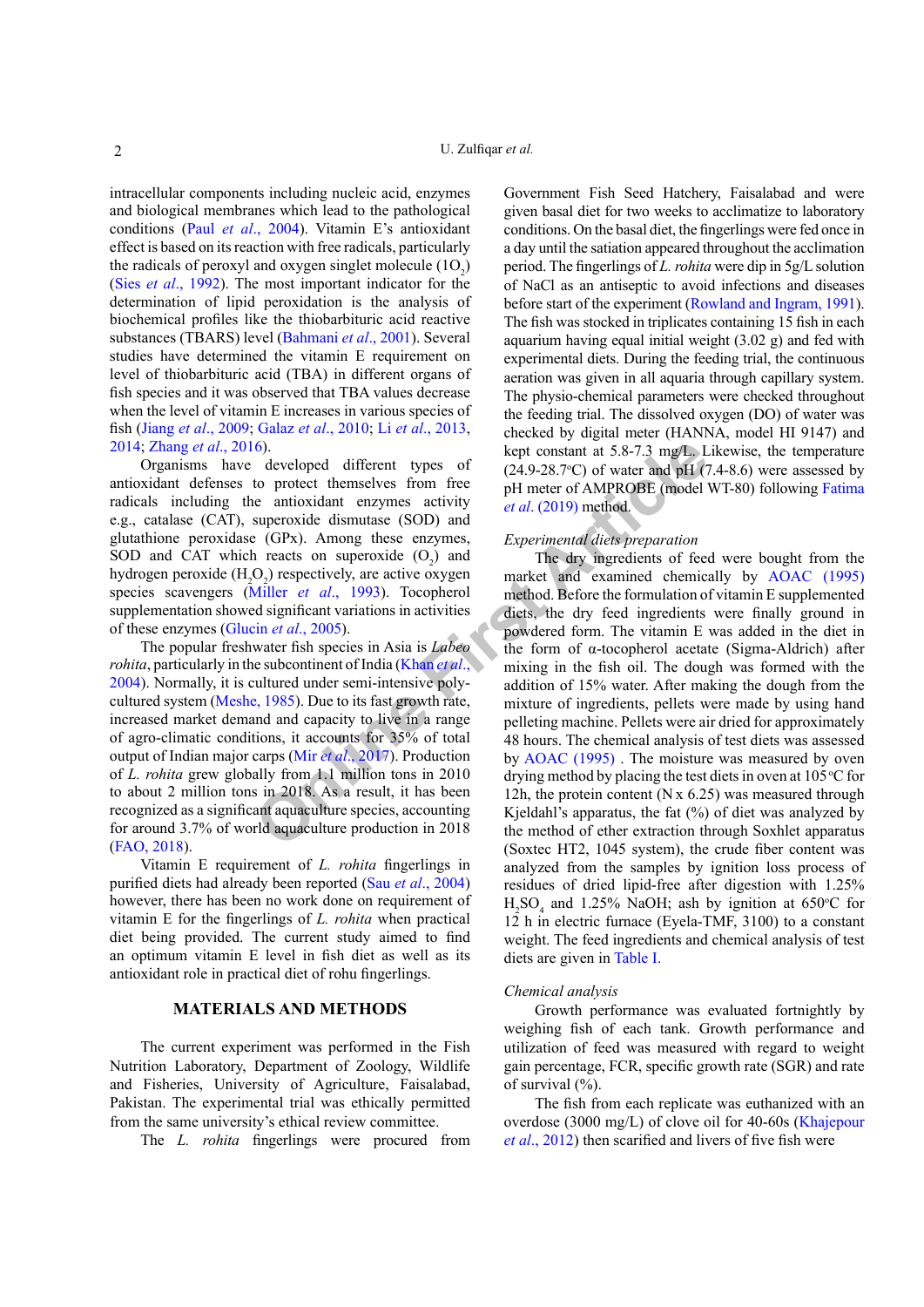| Diet composition                                                                                                                                                                                                                                                                                                                                                                                                                                                                                                                                                                                                                                                                                     |                |                 | <b>Diets</b>                                                                                                                                                                                                                                                                                                                                                |       |        |        |
|------------------------------------------------------------------------------------------------------------------------------------------------------------------------------------------------------------------------------------------------------------------------------------------------------------------------------------------------------------------------------------------------------------------------------------------------------------------------------------------------------------------------------------------------------------------------------------------------------------------------------------------------------------------------------------------------------|----------------|-----------------|-------------------------------------------------------------------------------------------------------------------------------------------------------------------------------------------------------------------------------------------------------------------------------------------------------------------------------------------------------------|-------|--------|--------|
|                                                                                                                                                                                                                                                                                                                                                                                                                                                                                                                                                                                                                                                                                                      | E <sub>0</sub> | E <sub>25</sub> | E50                                                                                                                                                                                                                                                                                                                                                         | E75   | E100   | E125   |
| <b>Ingredients</b>                                                                                                                                                                                                                                                                                                                                                                                                                                                                                                                                                                                                                                                                                   |                |                 |                                                                                                                                                                                                                                                                                                                                                             |       |        |        |
| Sunflower                                                                                                                                                                                                                                                                                                                                                                                                                                                                                                                                                                                                                                                                                            | 400            | 400             | 400                                                                                                                                                                                                                                                                                                                                                         | 400   | 400    | 400    |
| Fishmeal                                                                                                                                                                                                                                                                                                                                                                                                                                                                                                                                                                                                                                                                                             | 200            | 200             | 200                                                                                                                                                                                                                                                                                                                                                         | 200   | 200    | 200    |
| Rice polish                                                                                                                                                                                                                                                                                                                                                                                                                                                                                                                                                                                                                                                                                          | 180            | 180             | 180                                                                                                                                                                                                                                                                                                                                                         | 180   | 180    | 180    |
| Wheat flour                                                                                                                                                                                                                                                                                                                                                                                                                                                                                                                                                                                                                                                                                          | 100            | 100             | 100                                                                                                                                                                                                                                                                                                                                                         | 100   | 100    | 100    |
| Fish oil                                                                                                                                                                                                                                                                                                                                                                                                                                                                                                                                                                                                                                                                                             | 60             | 60              | 60                                                                                                                                                                                                                                                                                                                                                          | 60    | 60     | 60     |
| Mineral mixture <sup>†</sup>                                                                                                                                                                                                                                                                                                                                                                                                                                                                                                                                                                                                                                                                         | 30             | 30              | 30                                                                                                                                                                                                                                                                                                                                                          | 30    | 30     | 30     |
| Vitamin premix without vitamin E <sup>#</sup>                                                                                                                                                                                                                                                                                                                                                                                                                                                                                                                                                                                                                                                        | 30             | 30              | 30                                                                                                                                                                                                                                                                                                                                                          | 30    | 30     | 30     |
| Total                                                                                                                                                                                                                                                                                                                                                                                                                                                                                                                                                                                                                                                                                                | 1000           | 1000            | 1000                                                                                                                                                                                                                                                                                                                                                        | 1000  | 1000   | 1000   |
| Vitamin E (mg/kg)                                                                                                                                                                                                                                                                                                                                                                                                                                                                                                                                                                                                                                                                                    | $\theta$       | 25              | 50                                                                                                                                                                                                                                                                                                                                                          | 75    | 100    | 125    |
| <b>Proximate composition</b>                                                                                                                                                                                                                                                                                                                                                                                                                                                                                                                                                                                                                                                                         |                |                 |                                                                                                                                                                                                                                                                                                                                                             |       |        |        |
| Moisture (g/kg)                                                                                                                                                                                                                                                                                                                                                                                                                                                                                                                                                                                                                                                                                      | 909.6          | 910.6           | 913.2                                                                                                                                                                                                                                                                                                                                                       | 906.5 | 911.2  | 909.0  |
| Crude protein (g/kg)                                                                                                                                                                                                                                                                                                                                                                                                                                                                                                                                                                                                                                                                                 | 329.0          | 330.6           | 328.3                                                                                                                                                                                                                                                                                                                                                       | 330.5 | 329.5  | 328.0  |
| Crude fat (g/kg)                                                                                                                                                                                                                                                                                                                                                                                                                                                                                                                                                                                                                                                                                     | 100.3          | 100.8           | 99.8                                                                                                                                                                                                                                                                                                                                                        | 100.8 | 96.4   | 98.9   |
| Gross energy (Kcal/kg)                                                                                                                                                                                                                                                                                                                                                                                                                                                                                                                                                                                                                                                                               | 4073.1         | 4104.5          | 4079.1                                                                                                                                                                                                                                                                                                                                                      | 4092  | 4088.7 | 4079.3 |
| $\alpha$ -tocopherol (vitamin E) (mg/kg)                                                                                                                                                                                                                                                                                                                                                                                                                                                                                                                                                                                                                                                             | 14.62          | 39.51           | 57.14                                                                                                                                                                                                                                                                                                                                                       | 86.2  | 104.02 | 122.9  |
| <sup>†</sup> Each kg of mineral mixture contains; Ca (Calcium) 155 g, P (Phosphorous) 135g, Mg (Magnesium) 55g, Na (Sodium) 45g, Zn (Zinc) 3000 mg, Mn<br>(Manganese) 2000 mg, Fe (Iron) 1000 mg, Cu (Copper) 600 mg, Co (Cobalt) 40 mg, I (Iodine) 40mg, Se (Selenium) 3mg, ‡Each Kg of Vitamin premix<br>contains; Vitamin A (Retinoic acid) 5.0 mg, Vitamin B1 (Thiamine) 0.5 mg, Vitamin B2 (Riboflavin) 3.0 mg, Vitamin B3 (Niacin) 5.0 mg, Vitamin B6<br>(Pyridoxine) 1.0 mg, Vitamin B7 (Biotin) 0.05 mg, Vitamin B9 (Folic acid) 0.18 mg, Vitamin B12 (Cobalamin) 0.002 mg, Vitamin C (Ascorbic acid) 5.0<br>mg, Vitamin D3 (Cholecalciferol) 0.002 mg, Cellulose 815.26 mg, Choline 100 mg. |                |                 |                                                                                                                                                                                                                                                                                                                                                             |       |        |        |
| separated to analyze the antioxidant enzymes activity,<br>total lipid content, fatty acids profile, vitamin E content<br>and TBARS level.<br>SOD enzymatic activity in the fish liver was analyzed<br>by Giannopolitis and Ries (1997) in which the superoxide<br>inhibits the nitro blue tetrazole reduction. One unit activity                                                                                                                                                                                                                                                                                                                                                                     |                |                 | approximately 25 min after adding HCl and TBA. After<br>cooling, trichloroacetate (TCA) was intermixed and sample<br>centrifugation was done at 495 x g for approximately 5<br>min. Thiobarbituric acid values were expressed as µg<br>MDA equivalents mg <sup>-1</sup> tissue. The spectrophotometer<br>(UV-VIS 2001, Spectrophotometer) was used to check |       |        |        |
| of SOD is described as enzyme concentration affecting half<br>the reduction of NBT through maximum inhibition. CAT<br>was assessed by determining its capacity to breakdown the<br>hydrogen peroxide concentration at wavelength of 240 nm                                                                                                                                                                                                                                                                                                                                                                                                                                                           |                |                 | the absorbance of sample and recorded as compared to<br>the blank sample at 530 nm. The $\alpha$ -tocopherol analysis<br>was assessed by high performance liquid chromatography<br>(HPLC) following Anwar et al. (2006).                                                                                                                                    |       |        |        |

<span id="page-2-0"></span>**Table I. Ingredients composition (g/kg) and Proximate composition of experimental diet.**

SOD enzymatic activity in the fish liver was analyzed by [Giannopolitis and Ries \(1997\)](#page-7-7) in which the superoxide inhibits the nitro blue tetrazole reduction. One unit activity of SOD is described as enzyme concentration affecting half the reduction of NBT through maximum inhibition. CAT was assessed by determining its capacity to breakdown the hydrogen peroxide concentration at wavelength of 240 nm according to [Chance and Maehly \(1955\)](#page-6-7). The CAT unit is defined as the quantity of catalyzing  $1 \mu$ mol of  $H_2O_2$  in one second. The ability of peroxidase to lower the absorption of hydrogen peroxide at 470 nm wavelength was used to assess activity of peroxidase [\(Civello](#page-6-8) *et al*., 1995).

The fish liver fatty acid profile was measured by [IUPAC \(1987\)](#page-7-8) standard method. The lipid of trans esterified containing the derivatives of fatty acid methyl esters (FAME) were used to evaluate the profile of fatty acid in the liver. FAMEs were prepared by using methanol.

TBARS in the liver of fish was measured by the method of Gatta *et al*[. \(2000\).](#page-7-9) The liver samples (1g) from each treatment were homogenized. After the addition of acid to the sample, 30 min incubation was done at 37 °C for the stimulation of peroxidation of lipids. For calorimetric reaction, the sample tubes were boiled for

#### *Statistical analysis*

The means and pooled standard errors (PSE) are used to present the data. The statistical analysis was done using one-way analysis of variance (ANOVA) when the pre-ANOVA assumptions were fulfilled (Steel *et al*[., 1996](#page-9-4)). Tukey's honestly significant difference test was applied to compare the differences among means, and  $p<0.05$ was considered significant. The vitamin E optimum requirement in the diet was measured by applying broken line regression on weight gain % data ([Sneadecor and](#page-9-5) [Cochran, 1991\)](#page-9-5).

## **RESULTS**

The study was undertaken to find the requirement of vitamin E for *L. rohita* fingerlings.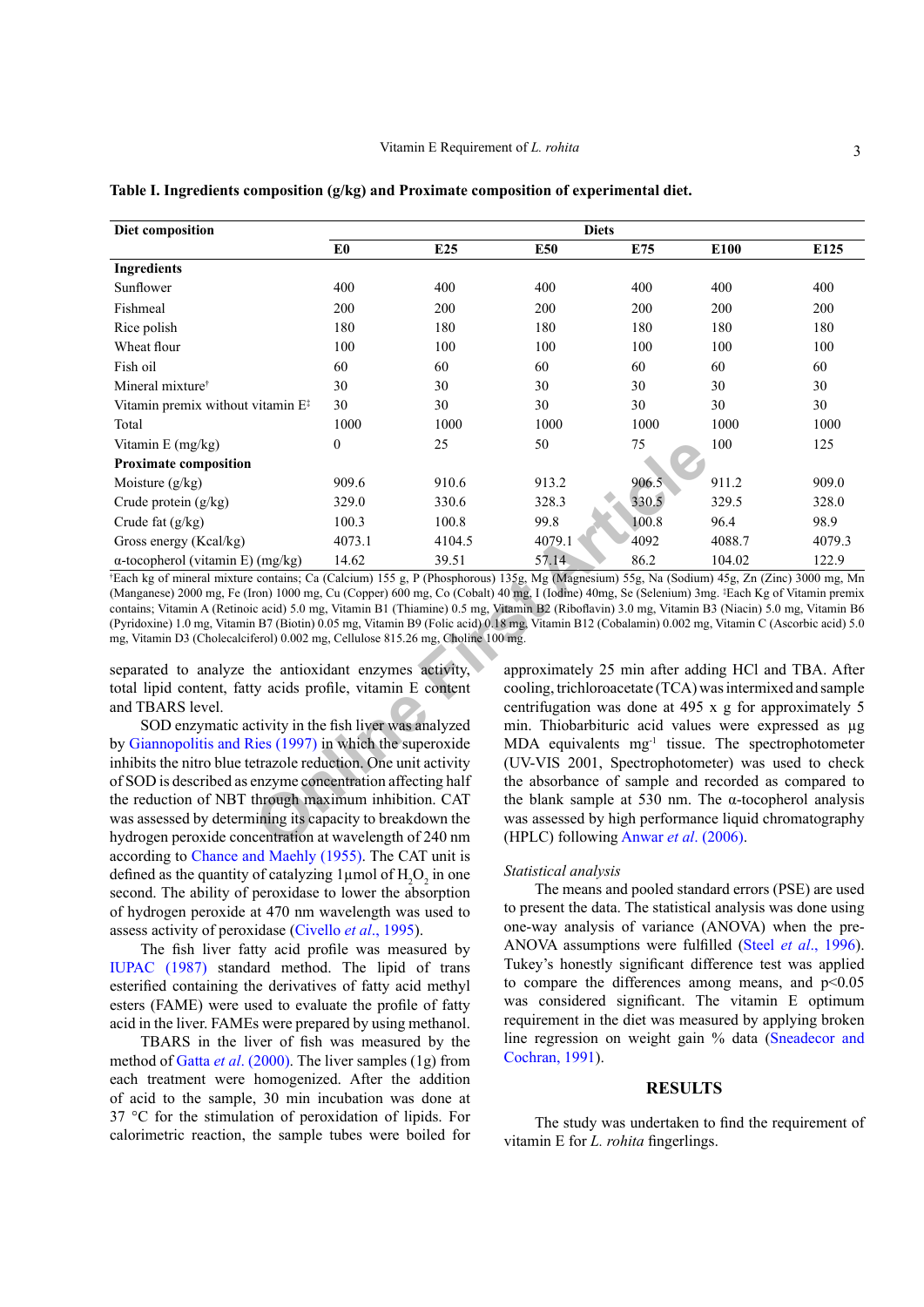#### *Growth performance*

Vitamin E supplementation affects the growth of *L. rohita* and given below in [Table II](#page-3-0). Up to 75 mg/kg level, the SGR indicated a linear increase, after which it started to level off with a decreasing tendency. Moreover, minimum values for FCR were also recorded in 75 mg/ kg vitamin E supplemented diets. However, survival rate remained unaffected from all treatments. Vitamin E optimum requirement for *L. rohita* is 80.62 mg/kg which was obtained after broken line regression analysis [\(Fig.](#page-3-1) [1](#page-3-1)).

# *Antioxidant enzymes activities*

Activities of GPx, CAT and SOD are given in [Table](#page-4-0) [III.](#page-4-0) These enzymatic activities were measured at their lowest levels in the diet containing 0 mg/kg (Control). while, the increase in 125 mg/kg vitamin E level showed a linear increase in their activities.

#### *Level of TBARS*

Effect of graded vitamin E levels on TBARS analysis from liver sample is given below in Table III. In contrast to antioxidant enzyme activities, a linear decrease in TBARS level was recorded with increase in the supplementation of dietary vitamin E. Maximum TBARS value were recorded in control group while minimum results were observed in diet containing the vitamin E at 125 mg/kg.

#### *Fatty acid profile*

The dietary vitamin E containing graded levels effect the profile of fatty acids which is given below in Table [IV.](#page-4-1) The fatty acid profile showed significant results in the fingerlings when vitamin E in their diet was added. The

decrease in monounsaturated and saturated fatty acids while the significantly improved results observed in PUFAs when supplemented with vitamin E. The n-3 and n-9 percentages was observed significantly increased by raising the level of vitamin E from 0 to 75 mg/kg while with the further increase in level up to 125 mg/kg caused a significant decrease in the percentages of these fatty acids. However, n-6 fatty acids responded differently to different doses of vitamin E supplementation. Furthermore, the total ratio of n-3/n-6 increased significantly from 0 mg/kg to 50 mg/kg vitamin E while it started to decrease significantly with higher supplementation of vitamin E (75-125 mg/kg).



<span id="page-3-1"></span>Fig. 1. Broken line regression on weight gain% showing optimum vitamin E requirement of *L. rohita.*

<span id="page-3-0"></span>

| Table II. Dietary vitamin E response on growth performance of <i>L. rohita</i> fingerlings. |  |  |  |  |
|---------------------------------------------------------------------------------------------|--|--|--|--|
|---------------------------------------------------------------------------------------------|--|--|--|--|

| <b>Parameters</b>                    |                     | <b>Experimental diets</b> |                     |                    |                     |                    |      | p value  |
|--------------------------------------|---------------------|---------------------------|---------------------|--------------------|---------------------|--------------------|------|----------|
|                                      | E <sub>0</sub>      | E25                       | E50                 | E75                | E100                | E125               |      |          |
| Initial weight $(g)$                 | 3.02                | 3.03                      | 3.03                | 3.03               | 3.03                | 3.03               |      |          |
| Final weight $(g)$                   | $9.85$ <sup>d</sup> | 10.21 <sup>c</sup>        | 10.89 <sup>b</sup>  | $12.48^{\circ}$    | $12.38^{a}$         | $12.43^a$          | 0.06 | p<0.05   |
| AWG $(g)$ <sup>†</sup>               | $6.83^{d}$          | 7.19 <sup>c</sup>         | 7.86 <sup>b</sup>   | $9.45^{\circ}$     | $9.35^{\rm a}$      | $9.40^{\circ}$     | 0.06 | p<0.05   |
| Weight gain $\%^{\ddagger}$          | 225.99 <sup>d</sup> | $237.52^{\circ}$          | 259.84 <sup>b</sup> | $311.72^a$         | 308.58 <sup>a</sup> | $310.75^{\circ}$   | 2.16 | p<0.05   |
| SGR $(\frac{9}{6}$ day) <sup>§</sup> | 1.97 <sup>d</sup>   | 2.03 <sup>c</sup>         | 2.13 <sup>b</sup>   | 2.36 <sup>a</sup>  | $2.35^{\rm a}$      | $2.35^{\rm a}$     | 0.01 | p<0.05   |
| Feed intake( $g$ )                   | $13.80^{\circ}$     | 13.10 <sup>b</sup>        | 11.98c              | 10.92 <sup>d</sup> | $11.44^d$           | 10.94 <sup>d</sup> | 0.15 | p<0.05   |
| FCR <sup>1</sup>                     | 2.02 <sup>a</sup>   | 1.82 <sup>b</sup>         | 1.52 <sup>c</sup>   | 1.16 <sup>d</sup>  | 1.22 <sup>d</sup>   | 1.16 <sup>d</sup>  | 0.02 | p<0.05   |
| Survival rate $(\% )$                | 100.00              | 96.67                     | 100.00              | 100.00             | 96.67               | 100.00             | 1.92 | p > 0.05 |

The data represents mean of three replicates; Mean values containing different superscript letters within a row are significantly different ( $p < 0.05$ ) while others show non-significant results; PSE, Pooled standard error = √MSE/n (where MSE=mean-squared error); † AWG= Absolute weight gain=final weight (g) – initial weight. ‡ Weight gain%= (final weight - initial weight)/initial weight ×100. § SGR= Specific growth rate = (ln final weight – ln initial weight)/ experimental duration  $\times 100$ . <sup>1</sup>FCR, Feed conversion ratio = feed intake (g)/AWG (g).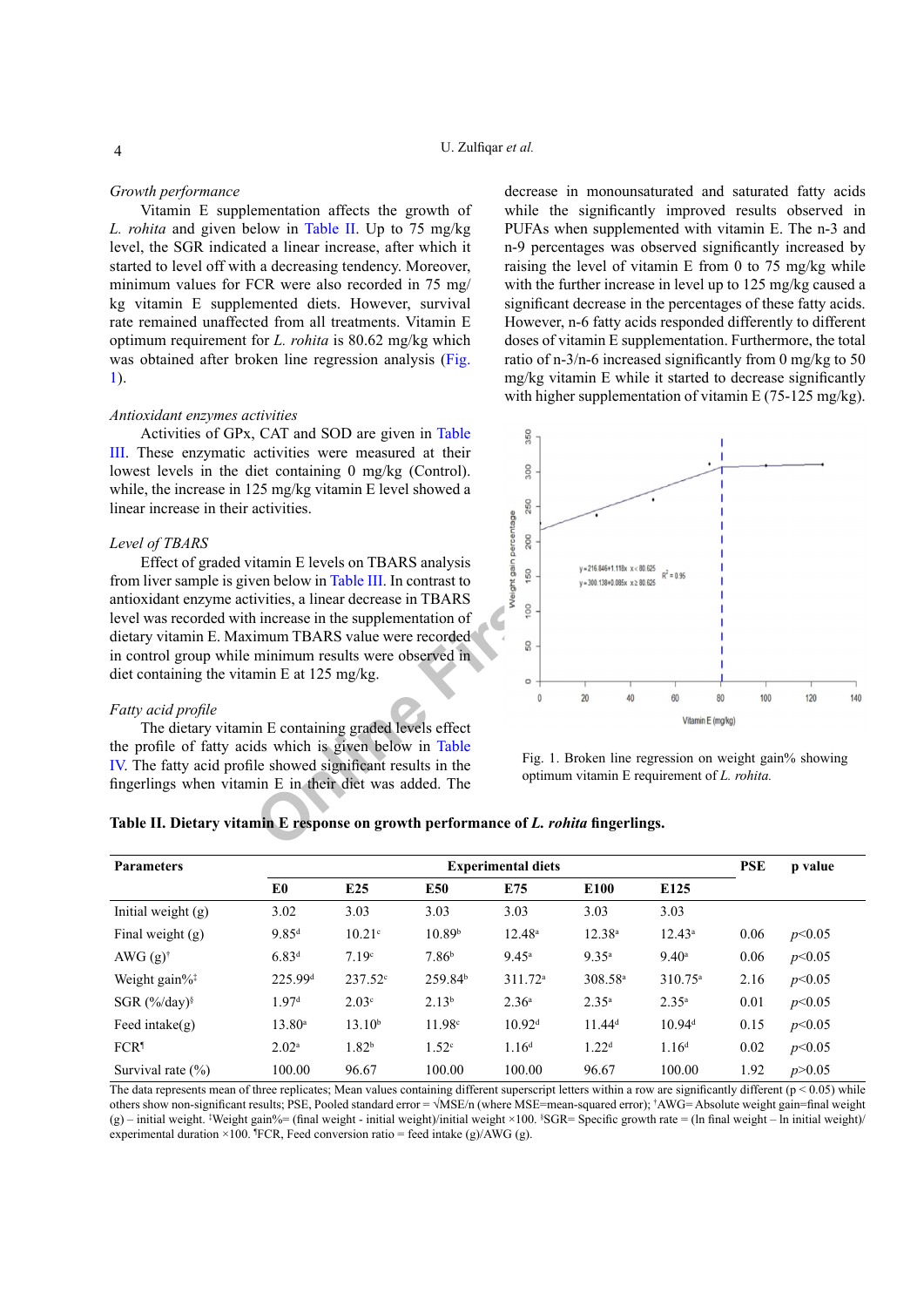|                                       |                      |                   |                     | Level of vitamin $E$ (mg/kg) |                     |                   | <b>PSE</b> | p value |
|---------------------------------------|----------------------|-------------------|---------------------|------------------------------|---------------------|-------------------|------------|---------|
|                                       | E0                   | E25               | E50                 | E75                          | E <sub>100</sub>    | E <sub>125</sub>  |            |         |
| <b>TBARS</b> <sup>†</sup>             |                      |                   |                     |                              |                     |                   |            |         |
| Liver                                 | $3.31^e$             | $3.13^{d}$        | 2.86 <sup>c</sup>   | 2.67 <sup>b</sup>            | 2.56 <sup>ab</sup>  | $2.44^a$          | 0.04       | p<0.05  |
| Antioxidant enzyme activities (Liver) |                      |                   |                     |                              |                     |                   |            |         |
| $SOD^{\ddagger}$                      | 5.78 <sup>f</sup>    | 5.97 <sup>e</sup> | 6.24 <sup>d</sup>   | 6.36 <sup>c</sup>            | 6.60 <sup>b</sup>   | 6.86 <sup>a</sup> | 0.03       | p<0.05  |
| CAT <sup>§</sup>                      | 65.49f               | $69.83^{\circ}$   | 79.40 <sup>d</sup>  | $86.72^\circ$                | 95.06 <sup>b</sup>  | $99.45^{\circ}$   | 1.21       | p<0.05  |
| GPX <sup>1</sup>                      | $95.21$ <sup>f</sup> | $97.23^e$         | $103.23^{\text{d}}$ | $104.95^{\circ}$             | 109.29 <sup>b</sup> | $114.51^{\circ}$  | 0.42       | p<0.05  |

<span id="page-4-0"></span>**Table III. Effect of Dietary vitamin E response on TBARS and antioxidant activities in liver of** *L. rohita* **fingerlings.**

The data represents mean of three replicates; Different superscripts letters on the mean value shows significantly different results ( $p < 0.05$ ); PSE, Pooled standard error= √MSE/n (where MSE, mean-squared error); †TBARS, Thiobarbituric acid reactive substances (mg/g protein); ‡SOD, Superoxide dismutase (Units/min/mg protein); <sup>§</sup>CAT, Catalase= (Units/min/mg protein); <sup>6</sup>GPX, Glutathione peroxidase= (mUnits/min/mg protein).

<span id="page-4-1"></span>

| Table IV. Dietary vitamin E response on fatty acid profile in liver of L. rohita fingerlings. |  |  |  |
|-----------------------------------------------------------------------------------------------|--|--|--|
|                                                                                               |  |  |  |

| Fatty acids <sup>†</sup> |                     |                    |                    | Levels of vitamin E (mg/kg) |                    |                     | <b>PSE</b> | p value |
|--------------------------|---------------------|--------------------|--------------------|-----------------------------|--------------------|---------------------|------------|---------|
|                          | E <sub>0</sub>      | E <sub>25</sub>    | E50                | E75                         | E100               | E125                |            |         |
| $14:0 n-0$               | 4.17 <sup>a</sup>   | 2.42 <sup>b</sup>  | 2.40 <sup>b</sup>  | 2.40 <sup>b</sup>           | 2.40 <sup>b</sup>  | $2.38^{b}$          | 0.03       | p<0.05  |
| $16:0 n-0$               | 15.37a              | 9.00 <sup>b</sup>  | 9.00 <sup>b</sup>  | 8.98 <sup>b</sup>           | 9.01 <sup>b</sup>  | 9.03 <sup>b</sup>   | 0.04       | p<0.05  |
| $18:0 n-0$               | $5.21^{a}$          | $3.25^{b}$         | 3.38 <sup>b</sup>  | 3.43 <sup>b</sup>           | 3.39 <sup>b</sup>  | 3.37 <sup>b</sup>   | 0.07       | p<0.05  |
| $16:1 n-7$               | $12.70^a$           | $7.84^{b}$         | 7.74 <sup>b</sup>  | 7.69 <sup>b</sup>           | 7.80 <sup>b</sup>  | 7.80 <sup>b</sup>   | 0.04       | p<0.05  |
| $18:1 n-7$               | 13.84 <sup>a</sup>  | 8.93 <sup>b</sup>  | $8.87b$ .          | 8.85 <sup>b</sup>           | 8.88 <sup>b</sup>  | 8.90 <sup>b</sup>   | 0.03       | p<0.05  |
| 18:1 n-9                 | $17.35^{a}$         | 9.05 <sup>b</sup>  | $9.01^{bc}$        | $8.82^\circ$                | 8.97bc             | $8.94^{bc}$         | 0.04       | p<0.05  |
| 18:2 n-6                 | 2.09 <sup>b</sup>   | 5.86 <sup>a</sup>  | 5.81 <sup>a</sup>  | 5.74 <sup>a</sup>           | 5.78 <sup>a</sup>  | $5.80$ <sup>a</sup> | 0.04       | p<0.05  |
| $20:4 n-6$               | $1.21^{b}$          | 3.74a              | $3.75^{\circ}$     | 3.68 <sup>a</sup>           | 3.70 <sup>a</sup>  | $3.68^{a}$          | 0.03       | p<0.05  |
| 18:3 n-3                 | $3.83^{b}$          | $7.60^{\circ}$     | 7.61 <sup>a</sup>  | $7.68$ <sup>a</sup>         | 7.60 <sup>a</sup>  | 7.60 <sup>a</sup>   | 0.04       | p<0.05  |
| $20:5 n-3$               | 9.86 <sup>b</sup>   | 16.59a             | 16.61 <sup>a</sup> | 16.69a                      | 16.61 <sup>a</sup> | $16.58^{a}$         | 0.03       | p<0.05  |
| $22:5 n-3$               | $10.05^{b}$         | $17.47^{\circ}$    | $17.48^a$          | $17.60^{\circ}$             | $17.62^a$          | 17.57 <sup>a</sup>  | 0.08       | p<0.05  |
| $22:6 n-3$               | 4.34 <sup>b</sup>   | 8.27 <sup>a</sup>  | 8.37 <sup>a</sup>  | 8.47a                       | 8.28 <sup>a</sup>  | 8.37 <sup>a</sup>   | 0.05       | p<0.05  |
| Others <sup>‡</sup>      |                     |                    |                    |                             |                    |                     |            |         |
| Saturated                | 24.74a              | 14.67 <sup>b</sup> | 14.78 <sup>b</sup> | 14.81 <sup>b</sup>          | 14.79 <sup>b</sup> | 14.78 <sup>b</sup>  | 0.06       | p<0.05  |
| Monounsaturated          | 43.89 <sup>a</sup>  | 25.82 <sup>b</sup> | 25.61 <sup>b</sup> | 25.36 <sup>c</sup>          | 25.64 <sup>b</sup> | 25.64 <sup>b</sup>  | 0.04       | p<0.05  |
| $n-3$                    | 28.08c              | 49.92 <sup>b</sup> | 50.06 <sup>b</sup> | $50.43^a$                   | $50.10^{b}$        | 50.11 <sup>b</sup>  | 0.04       | p<0.05  |
| $n-6$                    | 3.30 <sup>b</sup>   | 9.60 <sup>a</sup>  | 9.56 <sup>a</sup>  | $9.41$ <sup>a</sup>         | 9.48 <sup>a</sup>  | $9.48^{\rm a}$      | 0.06       | p<0.05  |
| $n-9$                    | $17.35^{\circ}$     | 9.05 <sup>b</sup>  | 9.01 <sup>bc</sup> | 8.82c                       | $8.97b$ c          | $8.94^{bc}$         | 0.04       | p<0.05  |
| <b>ARA/EPA</b>           | $0.12^{b}$          | $0.23^{a}$         | $0.23^{\rm a}$     | $0.22^{\rm a}$              | $0.22^{\rm a}$     | $0.22^{\rm a}$      | $0.00\,$   | p<0.05  |
| EPA/DHA                  | 2.27a               | $2.01^{b}$         | $1.98^{b}$         | 1.97 <sup>b</sup>           | $2.01^{b}$         | 1.98 <sup>b</sup>   | 0.02       | p<0.05  |
| $n - 3/n - 6$            | 1.62 <sup>c</sup>   | $5.52^{b}$         | $5.56^{\rm b}$     | 5.72 <sup>a</sup>           | 5.59 <sup>b</sup>  | $5.61^{b}$          | 0.03       | p<0.05  |
| Monoenes/Polyenes        | $0.90$ <sup>a</sup> | 0.38 <sup>b</sup>  | 0.37 <sup>b</sup>  | 0.36 <sup>c</sup>           | 0.37 <sup>b</sup>  | 0.37 <sup>b</sup>   | 0.00       | p<0.05  |

The data represents mean of three replicates; Mean values containing different superscript letters within a row are significantly different  $(p < 0.05)$ ; PSE, Pooled standard error= √MSE/n (where MSE, mean-squared error); <sup>†</sup>Fatty acid = % total fatty acid detected; <sup>‡</sup>Others= Sum of 15:0, 15:1, 16:1 n-9, 16:2 n-7, 17:0, 17:1 n-7, 18:2 n-3, 20:1 n-9, 21:5 n-3, 22:1 n-9, 22:2 n-6, 22:4 n-6.

# **DISCUSSION**

Present study showed an increased growth

performance when fed with graded vitamin E levels to *L. rohita*. Specifically, the significant  $(p<0.05)$  increase in the final weight of fingerlings, SGR, AWG, weight gain%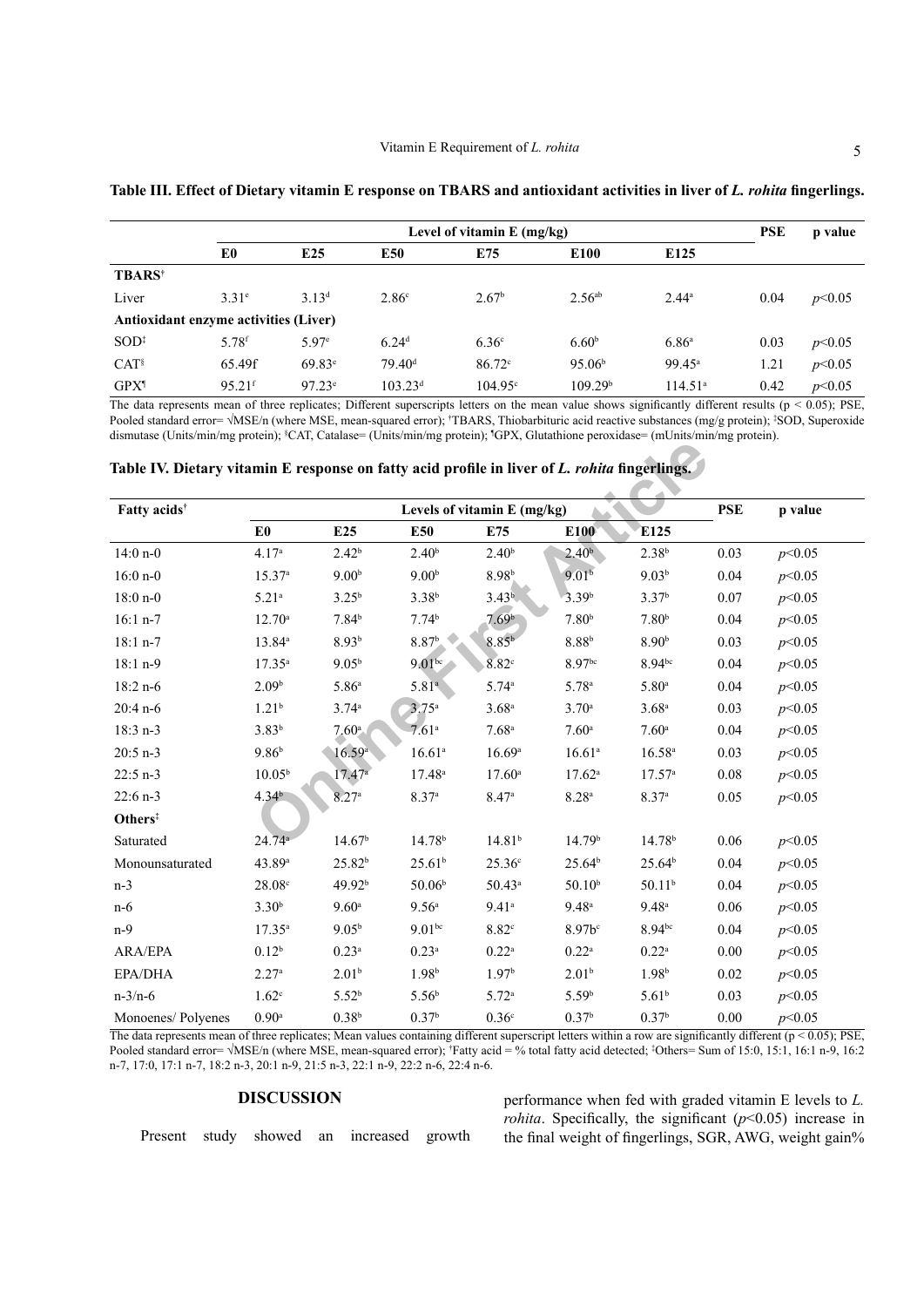while decrease in FI and FCR was observed by enhancing the vitamin E supplementation. The fingerlings did not show any effect on rate of survival rate when vitamin E was supplemented in fish diet. Same results were found in *Sebastes schlegeli,* [\(Bai and Lee, 1998](#page-6-10)), gilthead sea bream, turbot, halibut ([Tocher](#page-9-6) *et al*., 2002), mori ([Paul](#page-8-4) *et al*[., 2004](#page-8-4)), grouper [\(Lin and Shiau, 2005\)](#page-7-10), parrot fish (Galaz *et al*[., 2010\)](#page-6-3), guppy ([Mehrad and Sudagar, 2010\)](#page-8-11), *Hericthys cyanoguttatus* ([Montajami](#page-8-12) *et al*., 2012), *Huso huso* [\(Amlashi](#page-6-11) *et al*., 2012), *Channa punctatus* [\(Hameid](#page-7-11) *et al*[., 2012](#page-7-11)), angel fish [\(Nekoubin](#page-8-13) *et al*., 2012), hybrid catfish [\(Pitaksong](#page-8-14) *et al*., 2013), gilthead seabream ([Atalah](#page-6-12) *et al*., [2012\)](#page-6-12), Eel (Bae *et al*[., 2013\)](#page-6-0), darkbarbel catfish (Li *[et al](#page-7-1)*., [2013\)](#page-7-1), pacu (Sado *et al*[., 2013\)](#page-8-15), Sea bream [\(Saleh](#page-8-1) *et al*., [2014\)](#page-8-1), grass carp (Li *et al*., 2014), zebra fish (Mehrad *et al*[., 2014\)](#page-8-0) and Persian sturgeon (Kenari and Naderi, 2015).

**[On](#page-7-14)lin[e](#page-9-9) [Fir](#page-9-7)[st](#page-7-16) [Art](#page-7-1)[i](#page-8-2)[cle](#page-7-4)** In the current study addition of vitamin E at 80.62 mg/kg was found optimum for the supplementation of dietary vitamin E in *L. rohita* fingerlings diet at which maximum growth performance was observed. Sau *et al*. [\(2004\)](#page-8-9) performed an experiment on dietary vitamin E requirement of *L. rohita* fed semi purified diet for optimum growth and found best growth performance at 131.91 mg/ kg level. Vitamin E requirement for various species have been recorded such as for rainbow trout the 30 mg  $kg^{-1}$ supplementation of vitamin E was optimum (Woodall *et al*[., 1964](#page-9-7)), for common carp the required level was 200 to 300 mgkg-1 (Watanabe *et al*., 1977), Channel catfish requires 30 to 50 mgkg-1 vitamin E in the diet (Wilson *et al*[., 1984](#page-9-9)), *Salmo salar* needs 35 mgkg-1 dietary vitamin E (Lall *et al*[., 1988\)](#page-7-13), blue tilapia requires 2 mg/kg vitamin E (Roem *et al*[., 1990\)](#page-8-16), the yellowtail fish needs 119 mg/ kg vitamin E ([Shimeno, 1991\)](#page-9-10), Atlantic salmon requires 120 mgkg<sup>-1</sup> vitamin E (Hamre and Lie, 1995), while, the Korean rock fish and hybrid striped bass require 45 mgkg-<sup>1</sup> and 28 mgkg<sup>-1</sup> vitamin E (Bai and Lee, 1998; Kocabas [and Gatlin, 1999](#page-7-2)), 99 mg/kg vitamin E for mori [\(Paul](#page-8-4) *et al*[., 2004](#page-8-4)), 30 to 60 mgkg-1 for Salmonid ([Wen, 2006\)](#page-9-11) and for red drum (31 mgkg<sup>-1</sup>) [\(Peng and Gatlin, 2009](#page-8-3)). The vitamin E requirement in fish species varies on the factors like PUFAs level in diet [\(Lin and Shiau, 2005](#page-7-10)) and amount of oxidized lipid in the diet [\(Huang](#page-7-15) *et al*., 2004).

In the current experimental trial, a linear decrease in the level of TBARS from liver sample of *L. rohita* fingerlings was observed when vitamin E in diet increases from 0 to 125 mg/kg. The change in the lipid oxidation is due the presence of TBARS which is an important indicator ([Shahidi and Hong, 1991](#page-8-17)). Many studies confirm this inverse relation as was observed in grouper, rainbow trout, jian carp, parrot fish, darkbarbel catfish, juvenile cobia, Atlantic salmon, sea bream, grass carp and dojo loach, [\(Lin and Shiau, 2005](#page-7-10); [Glucin](#page-7-4) *et al*., 2005; [Jiang](#page-7-3) *et al*[., 2009](#page-7-3); Galaz *et al*[., 2010](#page-6-3); Li *et al*[., 2013](#page-7-1); [Zhou](#page-9-12) *et al*[., 2013](#page-9-12); [Faizan](#page-6-13) *et al*., 2013; Saleh *et al*[., 2014](#page-8-1); Li *[et al](#page-7-0)*., [2014](#page-7-0); [Zhang](#page-9-3) *et al*., 2016).

Organisms developed many antioxidant defense systems like antioxidant enzymes including CAT and SOD. Both these antioxidants are scavengers of active oxygen species (Miller *et al*[., 1993](#page-8-6)). Level of the antioxidants also effect the vitamin E requirement in diet of fish [\(Bae](#page-6-0)  *et al*[., 2013\)](#page-6-0). The current experiment showed increased results significantly  $(p<0.05)$  in the values of antioxidants enzyme (SOD, CAT, GPX) activities in liver of fingerlings by increasing the dietary vitamin E level. Hence, this study may support in the hypothesis that enhanced activity of enzymes in fish liver can counterbalance the effect of pro-oxidant which is caused by vitamin E consumption (Li *et al*., 2014). Glucin *et al*. (2005) claimed that these enzymes are activated by vitamin E. Similar findings were observed in rainbow trout, cobia, dark barbel catfish, and sea cucumber (Puangkaew *et al*., 2005; [Zhou](#page-9-12) *et al*., 2013; Li *et al*., 2013; Wang *et al*., 2015). Related results were also found in several marine species [\(Ortuno](#page-8-18) *et al*., 2000; Puangkaew *et al*., 2005; [Lin and Shiau, 2005](#page-7-10); Li *et al.*, 2008). The variations in activities of SOD and CAT revealed that an optimum vitamin E level in the fish diet could provide enough protection in contradiction to oxidative stress, and that the vitamin E level in high amount may not be important.

In the current study, the profile of liver fatty acids of fingerlings showed variations according to the change of vitamin E level. Saturated and monounsaturated fatty acids were decreased while PUFAs were increased significantly in all the diets of vitamin E supplementation than that of non-supplemented diet. Further investigations that the percentage of n-3 and n-9 was improved significantly when fed with increased vitamin E in diet of fish from 0 mg/kg to 75 mg/kg, however, with the increase in the concentration of up to 125 mg/kg vitamin E showed decrease in the percentages of n-3 and n-9. These findings highlight the vitamin E importance in preventing polyunsaturated fatty acids peroxidation. The PUFAs peroxidation inhibition by vitamin E supplementation was prominent. Similar results were observed in the studies of [Bai and Lee \(1998\)](#page-6-10) on Korean rockfish by feeding dietary vitamin E. Similar type of results were reported by [Kenari and Naderi \(2015\)](#page-7-12) on Persian sturgeon larvae by feeding Artemia enriched diet and vitamin E supplemented soybean meal.

Moreover, the deficiency of supplementation of vitamin E might change the fatty acids composition, however, addition of vitamin E above the required amount showed slight variations in the fish fatty acids ([Watanabe](#page-9-8)  *et al*[., 1977](#page-9-8)). Percentages of eicosapentaenoic acid and docosahexaenoic acid were increased in *H. hippoglossus*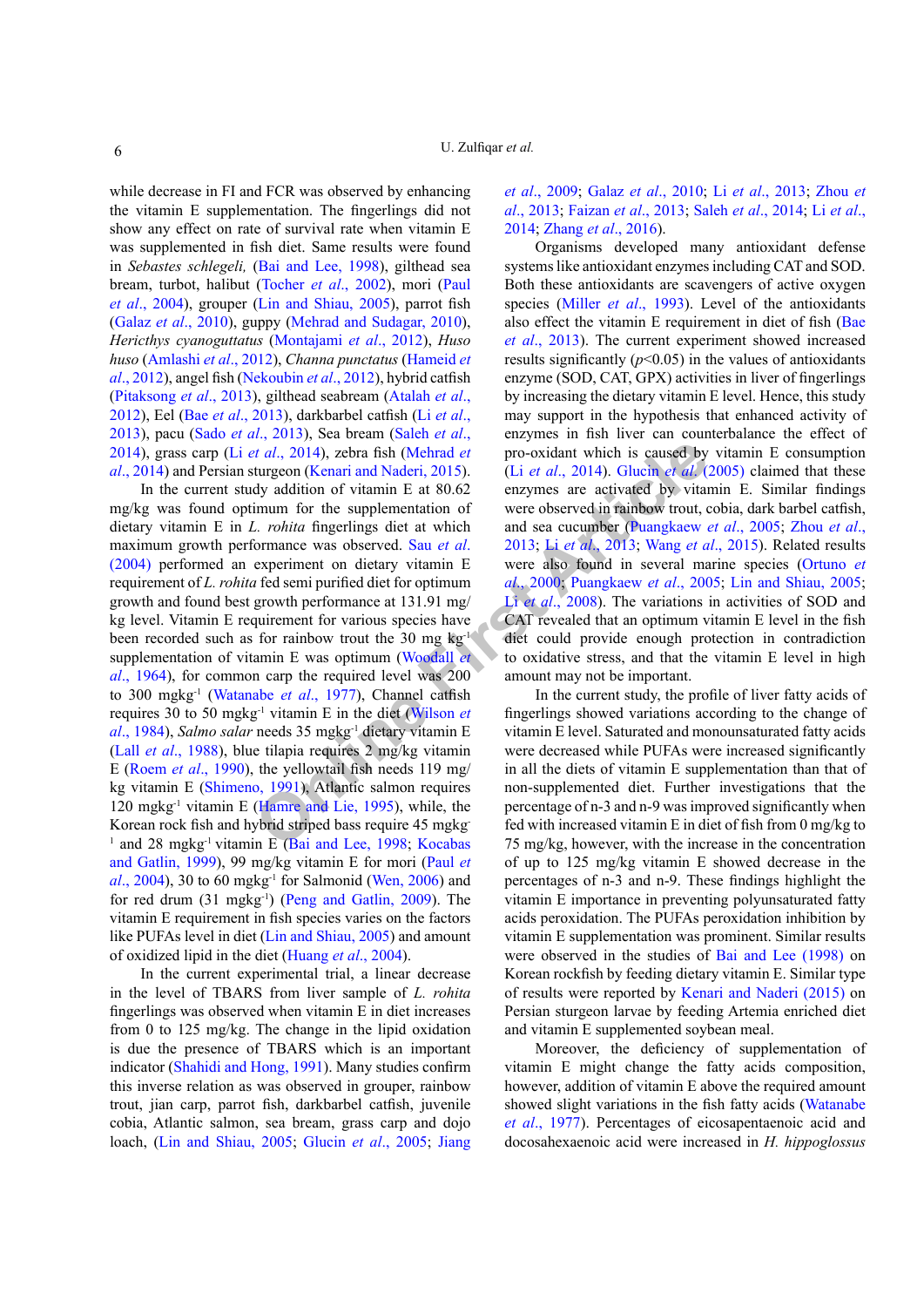in diets containing vitamin E levels ([Tocher](#page-9-6) *et al*., 2002). No change was observed in fatty acid profile of liver by vitamin E supplementation (Peng *et al*[., 2009](#page-8-19)). Contents of fatty acids in red sea bream were improved when vitamin E in fish diet was increased (Gao *et al*[., 2012](#page-7-17)). The percentage of neutral lipids enhanced with increase in vitamin E level while decreased the polar lipids percentage in loach fingerlings ([Zhang](#page-9-3) *et al*., 2016).

# **CONCLUSION**

EXAMELY THE MENTIFUS AND HIM STATE CONDUCTS AND HAND TRIGGAN TRIGGAN TRIGGAN TRIGGAN TRIGGAN TRIGGAN TRIGGAN TRIGGAN TRIGGAN TRIGGAN TRIGGAN TRIGGAN TRIGGAN TRIGGAN TRIGGAN TRIGGAN TRIGGAN TRIGGAN TRIGGAN TRIGGAN TRIGGAN T In conclusion, *L. rohita* fingerlings showed significantly increased results in growth performance when different supplemental levels of vitamin E was added and maximum growth performance was observed at level of 80.62 mg/kg, after which no further increase in growth performance was observed with further addition of vitamin. Moreover, activities of antioxidant enzymes were increased while, TBARS level was significantly decreased when vitamin E level in fish diet increases. This study will assist the fish feed industry and farmers in the formulation of nutritionally balanced practical feed with an optimum dose of vitamin E to reduce the oxidative load of *L. rohita.*

## **ACKNOWLEDGEMENT**

This study received no specific support from public, private, or non-profit funding agencies.

*Conflict of interest Statement*

The equal contribution of all authors in this study.

# **REFERENCES**

- <span id="page-6-11"></span>Amlashi, A.S., Falahatkar, B. and Sharifi, S.D., 2012. Dietary vitamin E requirements and growth performance of young of the year beluga, *Huso huso* (L.) (Chondrostei: Acipenseridae). *Fish. aquat. Life*, **20**: 299-306. [https://doi.org/10.2478/](https://doi.org/10.2478/v10086-012-0034-y) [v10086-012-0034-y](https://doi.org/10.2478/v10086-012-0034-y)
- <span id="page-6-9"></span>Anwar, F., Hussain, A., Ashraf, I.M., Jamil, A. and Iqbal, S., 2006. Effect of salinity on yield and quality of *Moringa oleifera* seed oil. *Grasas. Y. Aceites*, **57**: 394-401. [https://doi.org/10.3989/gya.2006.v57.](https://doi.org/10.3989/gya.2006.v57.i4.65) [i4.65](https://doi.org/10.3989/gya.2006.v57.i4.65)
- <span id="page-6-6"></span>AOAC (Association of Official Analytical Chemists), 1995. *Official methods of analysis. 15th Ed*., Association of official analytical chemist, Washington, D.C. USA., pp. 1094.
- <span id="page-6-12"></span>Atalah, E., Cruz, C.M.H., Ganga, R., Ganuza, E., Santana, T.B., Roo, J., Palacios, H.F. and Izquierdo, M.S., 2012. Enhancement of gilthead seabream

(*Sparus aurata*) larval growth by dietary vitamin E in relation to two different levels of essential fatty acids. *Aquacult. Res.*, **43**: 1816-1827. [https://doi.](https://doi.org/10.1111/j.1365-2109.2011.02989.x) [org/10.1111/j.1365-2109.2011.02989.x](https://doi.org/10.1111/j.1365-2109.2011.02989.x)

- <span id="page-6-0"></span>Bae, J.Y., Park, G.H., Yoo, K.Y., Lee, J.Y., Kim, D.J. and Bai, S.C., 2013. Evaluation of optimum dietary vitamin E requirements using DL-a-tocopheryl acetate in the juvenile eel, *Anguilla japonica*. *J. appl. Ichthyol.*, **29**: 213-217. [https://doi.](https://doi.org/10.1111/jai.12001) [org/10.1111/jai.12001](https://doi.org/10.1111/jai.12001)
- <span id="page-6-2"></span>Bahmani, M., Kazemi, R. and Donskaya, P., 2001. Acomparative study of some hematological features in young, reared sturgeons (*Acipensor persicus* and *Huso huso*). *Fish. Physiol. Biochem.*, **24**: 135-140. <https://doi.org/10.1023/A:1011911019155>
- <span id="page-6-10"></span>Bai, S.C. and Lee, K.J., 1998. Different levels of dietary DL-α-tocopheryl acetate affect the vitamin E status of juvenile Korean rockfish, *Sebastes schlegeli. Aquaculture*, **161**: 405-414. [https://doi.](https://doi.org/10.1016/S0044-8486(97)00288-3) [org/10.1016/S0044-8486\(97\)00288-3](https://doi.org/10.1016/S0044-8486(97)00288-3)
- <span id="page-6-7"></span>Chance, B. and Maehly, A.C., 1955. Assay of catalase and peroxidases*. Methods Enzymol.*, **2**: 764-775. [https://doi.org/10.1016/S0076-6879\(55\)02300-8](https://doi.org/10.1016/S0076-6879(55)02300-8)
- <span id="page-6-8"></span>Civello, P.M., Marting, G.A., Chaves, A.R. and Anan, M.C., 1995. Peroxidase from strawberry fruit by partial purification and determination of some properties. *J. Agric. Fd. Chem.,* **43**: 2596-2601. <https://doi.org/10.1021/jf00058a008>
- <span id="page-6-1"></span>Dianzani, M. and Barrera, G., 2008. Pathology and physiology of lipid peroxidation and its carbonyl products. In: *Free radical pathophysiology* (eds. S. Alvarez and P. Evelson). Transworld Research Network: Kerala, India, pp. 19-38.
- <span id="page-6-13"></span>Faizan, M., Stubhaug, I., Menoyo, D., Esatbeyoglu, T., Wagner, A.E., Struksnaes, G., Koppe, W. and Rimbach, G., 2013. Dietary alpha-tocopherol affects tissue vitamin E and malondialdehyde levels but does not change antioxidant enzymes and fatty acid composition in farmed atlantic salmon (*Salmo salar* L.). *Int. J. Vit. Nutr. Res.*, **83**: 238-245. [https://](https://doi.org/10.1024/0300-9831/a000166) [doi.org/10.1024/0300-9831/a000166](https://doi.org/10.1024/0300-9831/a000166)
- <span id="page-6-4"></span>FAO, 2018. *The state of world fisheries and aquaculture (opportunities and challenges)*. Food and Agricultural Organization of the United Nations, Rome.
- <span id="page-6-5"></span>Fatima, M., Afzal, M. and Shah, S.Z.H., 2019. Effect of dietary oxidized oil and vitamin E on growth performance, lipid peroxidation and fatty acid profile of *Labeo rohita* fingerlings. *Aquacult. Nutr.,* **25**: 281-291. <https://doi.org/10.1111/anu.12851>
- <span id="page-6-3"></span>Galaz, G.B., Kim, S.S. and Lee, K.J., 2010. Effects of different dietary vitamin E levels on growth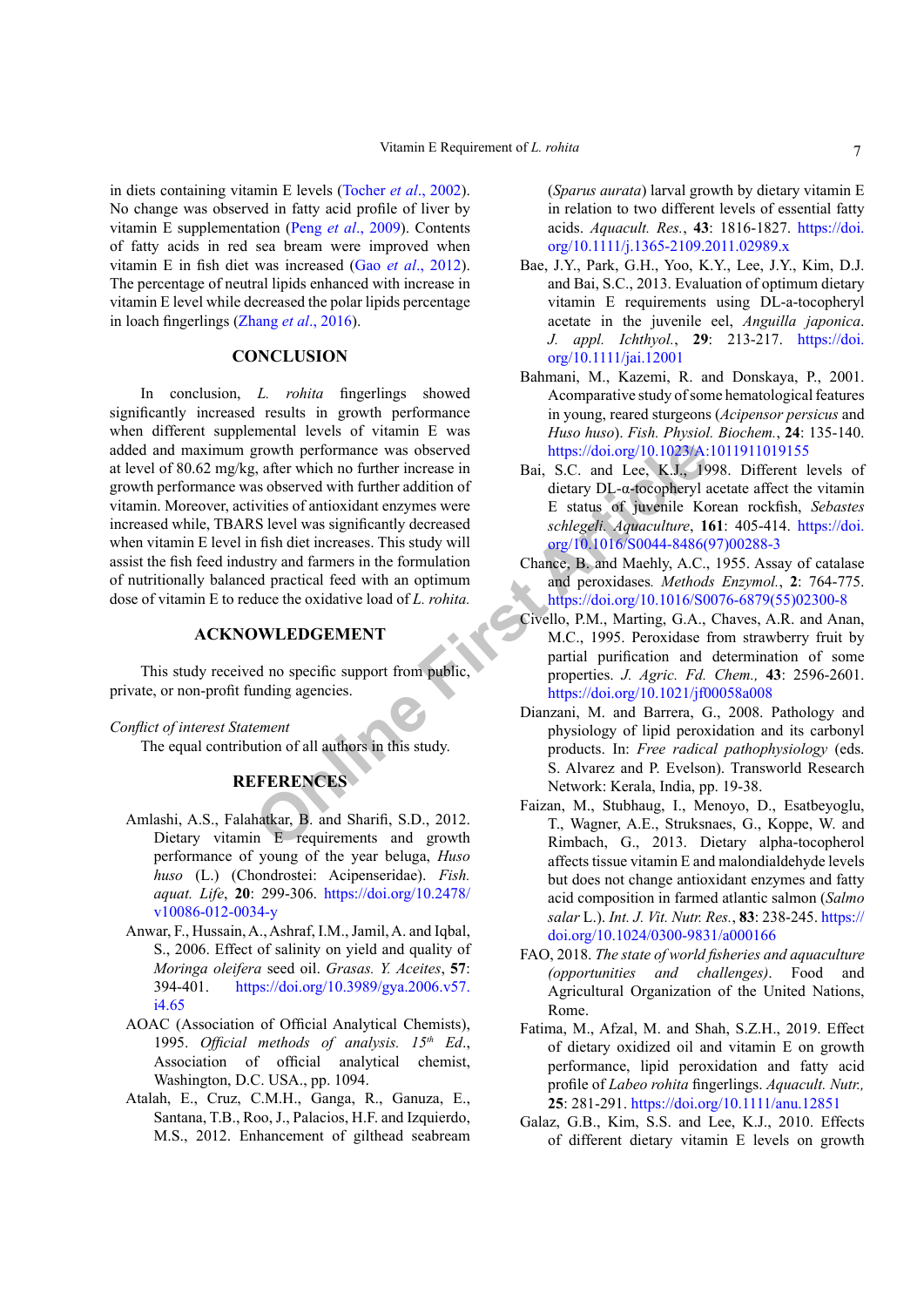performance, non-specific immune responses, and disease resistance against *Vibrio anguillarum* in parrot fish (*Oplegnathus fasciatus*). *Asian-Austral. J. Anim. Sci.*, **23**: 916-923. [https://doi.org/10.5713/](https://doi.org/10.5713/ajas.2010.90494) [ajas.2010.90494](https://doi.org/10.5713/ajas.2010.90494)

- <span id="page-7-17"></span>Gao, J., Koshi, S., Ishikawa, M., Yokoyama, S., Mamauag, R.E.P. and Han, Y., 2012. Effects of dietary oxidized fish oil with vitamin E supplementation on growth performance and reduction of lipid peroxidation in tissues and blood of red sea bream *Pagrus major*. *Aquaculture*, **356**: 73-79. [https://doi.org/10.1016/j.](https://doi.org/10.1016/j.aquaculture.2012.05.034) [aquaculture.2012.05.034](https://doi.org/10.1016/j.aquaculture.2012.05.034)
- <span id="page-7-9"></span>Gatta, P.P., Pirini, M., Testi, S., Vignola, G. and Monetti, P.G., 2000. The influence of different levels of dietary vitamin E on sea bass *Dicentrarchus labrux* flesh quality. *Aquacult. Nutr.,* **6**: 47-52. https://doi. [org/10.1046/j.1365-2095.2000.00127.x](https://doi.org/10.1046/j.1365-2095.2000.00127.x)
- <span id="page-7-7"></span>Giannopolitis, C.N. and Ries, S.K., 1997. Superoxide dismutase I occurrence in higher plants. *Pl. Physiol.*, **59**: 309-314. https://doi.org/10.1104/ [pp.59.2.309](https://doi.org/10.1104/pp.59.2.309)
- <span id="page-7-11"></span><span id="page-7-4"></span>Glucin, I., Beydemir, S. and Hisar, O., 2005. Effect of α-Tocopherol on antioxidant enzyme ativities and lipid peroxidation in rainbow trout (*Oncorhynchus mykiss*). *Acta Vet. Hung.*, **53**: 425-433. https://doi. [org/10.1556/AVet.53.2005.4.3](https://doi.org/10.1556/AVet.53.2005.4.3)
- **E** on sea bass *Dicen[t](https://doi.org/10.1111/j.1439-0426.2004.00550.x)rarchus labrux*<br> *Puacult. Nutr.*, 6: 47-52. https://doi. juveniles. *World J. Zool.*,<br>  $365-2095.2000.00127.x$ <br> **Example plants.** Pl. The and Ries, S.K., 1997. Superoxide<br> **Controlline plants.** Pl. Hameid, N.A.H.A., Abidi, S.F. and Khan, M.A., 2012. Dietary vitamin E requirement for maximizing the growth, conversion efficiency, biochemical composition and haematological status of fingerling *Channa punctatus. Aquacult. Res.*, **43**: 226-238. <https://doi.org/10.1111/j.1365-2109.2011.02819.x>
- <span id="page-7-14"></span>Hamre, K. and Lie, O., 1995. α-Tocopherol levels in different organs of Atlanticn salmon *(Salmu salar* L.)-Effect of smoltification, dietary levels of n-3 polyunsaturated fatty acids and vitamin E. *Comp. Biochem. Physiol. A Physiol.*, **4**: 547-554. [https://](https://doi.org/10.1016/0300-9629(95)00065-F) [doi.org/10.1016/0300-9629\(95\)00065-F](https://doi.org/10.1016/0300-9629(95)00065-F)
- <span id="page-7-15"></span>Huang, C.H., Higgs, D.A., Balfry, S.K. and Devlin, R.H., 2004. Effect of dietary vitamin E level on growth, tissue lipid peroxidation and erythrocyte fragility of transgenic *Coho salmon*, *Oncorhynchus kisutch*. *Comp. Biochem. Physiol. A Mol. Integr. Physiol.*, **139**: 199-204. [https://doi.org/10.1016/j.](https://doi.org/10.1016/j.cbpb.2004.09.001) [cbpb.2004.09.001](https://doi.org/10.1016/j.cbpb.2004.09.001)
- <span id="page-7-8"></span>IUPAC, 1987. *Standard methods for the analysis of oils, fats and derivatives*. International Union of Pure and Applied Chemistry division commission on oils, fats and derivatives,  $7<sup>th</sup>$  ed Blackwell Jevent Publishers, Oxford.
- <span id="page-7-3"></span>Jiang, J., Zheng, T., Zhou, X.Q., Liu, Y. and Feng, L., 2009. Influence of glutamine and vitamin

E on growth and antioxidant capacity of fish enterocytes. *Aquacult. Nutr.*, **15**: 409-414. [https://](https://doi.org/10.1111/j.1365-2095.2008.00605.x) [doi.org/10.1111/j.1365-2095.2008.00605.x](https://doi.org/10.1111/j.1365-2095.2008.00605.x)

- <span id="page-7-12"></span>Kenari, A.A. and Naderi, M., 2015. Effects of enriched *Antremia* by fish and soybean oils supplemented with vitamin E on growth performance, lipid peroxidation, lipase activity and fatty acid composition of Persian sturgeon (*Acipenser persicus*) larvae*. Aquacult. Nutr.,* **22**: 382-391. <https://doi.org/10.1111/anu.12260>
- <span id="page-7-6"></span>Khajepour, F., Hosseini, S.A. and Imanpour, M.R., 2012. Dietary crude protein, citric acid and microbial phytase and their interacts to influence growth performance, muscle proximate composition and hematocrite of common carp, *Cyprinus carpio* L, juveniles. *World J. Zool.*, **7**: 118-122.
- <span id="page-7-5"></span>Khan, M.A., Jafri, A.K. and Chadha, N.K., 2004. Growth and body composition of rohu, *Labeo rohita* (Hamilton), fed compound diet: Winter feeding and rearing to marketable size. *J. appl. Ichthol.*, **20**: 265-270. [https://doi.org/10.1111/](https://doi.org/10.1111/j.1439-0426.2004.00550.x) j.1439-0426.2004.00550.x
- <span id="page-7-2"></span>Kocabas, A.M. and Gatlin, D.M., 1999. Dietary vitamin E requirement of hybrid striped bass (*Morone chrysops* x *M. saxatilis*). *Aquacult. Nutr.*, **5**: 3-7. <https://doi.org/10.1046/j.1365-2095.1999.00074.x>
- <span id="page-7-13"></span>Lall, S.P., Olivier, G., Hines, J.A. and Ferguson, H.F., 1988. The role of vitamin E in nutrition and immune response of Atlantic salmon, *Salmo salar*. *Bull. Aquacult. Assoc. Can.*, **88**: 76-78.
- <span id="page-7-0"></span>Li, J., Liang, X.F., Tan, Q., Yuan, X., Liu, L., Zhou, Y. and Li, B., 2014. Effects of vitamin E on growth performance and antioxidant status in juvenile grass carp *Ctenopharyngodon idellus*. *Aquaculture*, **430**: 21-27. [https://doi.org/10.1016/j.](https://doi.org/10.1016/j.aquaculture.2014.03.019) aquaculture.2014.03.019
- <span id="page-7-1"></span>Li, M., Chen, L., Qin, J.G., Li, E., Yu, N. and Du, Z., 2013. Growth performance, antioxidant status and immune response in darkbarbel catfish *Pelteobagrus vachelli* fed different PUFA/vitamin E dietary levels and exposed to high or low ammonia. *Aquaculture*, **406**: 18-27. [https://doi.](https://doi.org/10.1016/j.aquaculture.2013.04.028) [org/10.1016/j.aquaculture.2013.04.028](https://doi.org/10.1016/j.aquaculture.2013.04.028)
- <span id="page-7-16"></span>Li, P., Wang, X. and Gatlin, D.M., 2008. RRR-α-Tocopheryl succinate is a less bioavailable source of vitamin E than all rac-α-tocopheryl acetate for red drum, *Sciaenops ocellatus. Aquaculture*, **280**: 165-169. [https://doi.org/10.1016/j.](https://doi.org/10.1016/j.aquaculture.2008.04.027) [aquaculture.2008.04.027](https://doi.org/10.1016/j.aquaculture.2008.04.027)
- <span id="page-7-10"></span>Lin, Y.H. and Shiau, S.Y., 2005. Dietary vitamin E requirement for grouper, *Epinephelus malabaricus*, at two lipid levels, and their effects on immune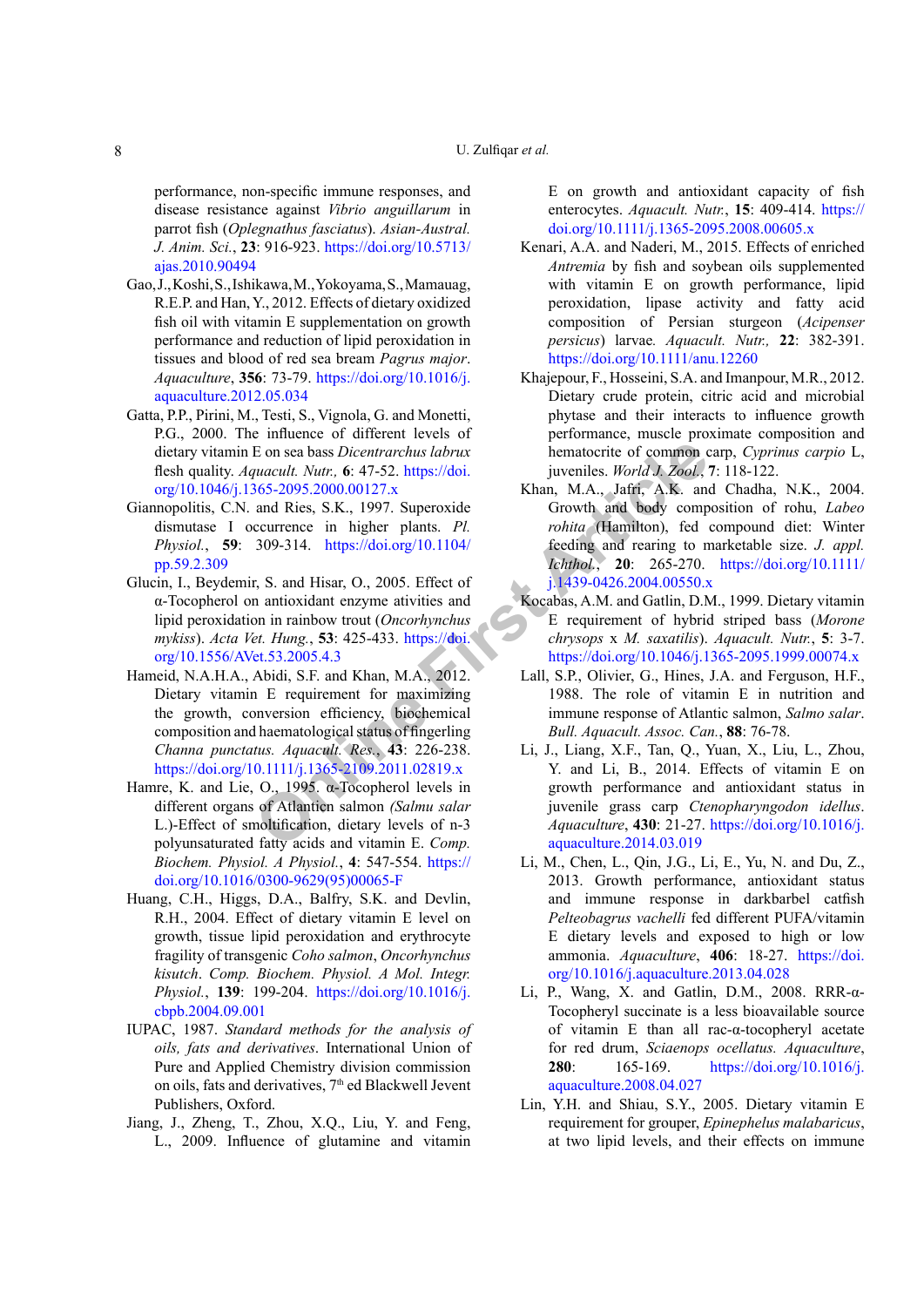responses. *Aquaculture*, **248**: 235-244. [https://doi.](https://doi.org/10.1016/j.aquaculture.2005.04.020) [org/10.1016/j.aquaculture.2005.04.020](https://doi.org/10.1016/j.aquaculture.2005.04.020)

- <span id="page-8-11"></span>Mehrad, B. and Sudagar, M., 2010. Dietary vitamin E requirement, fish performance and reproduction of guppy (*Poecilia reticulata*). *ACCL Int. J. Bioflux. Soc.,* **3**: 239-246.
- <span id="page-8-0"></span>Mehrad, B., Jafaryan, H. and Taati, M.M., 2014. Assessment of the effects of dietary vitamin E on growth performance and reproduction of zebrafish, *Danio rerio* (Pisces, Cyprinidae). *Int. J. Agric. Chem.*, **1**: 25-30.
- <span id="page-8-7"></span>Meshe, C., 1985. *Fish aquaculture technology and experiments.* Oxford Publishing Company, New York, Sydney, Paris*,* Frankfurt. Pp. 1-233.
- Miller, J.K., Brzezinska-Slebodzinska, E. and Madsen, FC., 1993. Oxidative stress, antioxidants, and animal function. *J. Dairy Sci.*, **76**: 2812-2823. [https://doi.org/10.3168/jds.S0022-0302\(93\)77620-](https://doi.org/10.3168/jds.S0022-0302(93)77620-1) [1](https://doi.org/10.3168/jds.S0022-0302(93)77620-1)
- <span id="page-8-12"></span><span id="page-8-8"></span>Mir, I.N., Sahu, N.P., Pal, A.K and Makesh, M., 2017. Synergistic effect of *L-methionine* and fucoidan rich extract in eliciting growth and non-specific immune response of *Labeo rohita* fingerlings against *Aeromonas hydrophila*. *Aquaculture*, **479**: 396-403. <https://doi.org/10.1016/j.aquaculture.2017.06.001>
- <span id="page-8-6"></span>Siska-Slebodz[in](http://www.idosi.org/gv/GV9(3)12/2.pdf)ska, E. and Madsen,<br>
idative stress, antioxidants, and<br>
idative stress, antioxidants, and<br>
idative stress, antioxidants, and<br>
considered artish. Aquacult, Nutr.,<br>
0.3168/jds.S0022-0302(93)77620-<br>
Pungkaew J Montajami, S., Raki, M., Fouladi, A., Hajiahmadyan, M., Vajargah, M.F. and Hosseini, S.A., 2012. Effect of dietary vitamin E (α-tocopheryl) supplementation on frowth performance and survival rate of Texas cichlid (*Herichthys cyanoguttatus*) larva. *Glob. Vat*., **9**: 258-261. http://www.idosi.org/gv/ [GV9\(3\)12/2.pdf](http://www.idosi.org/gv/GV9(3)12/2.pdf), https://doi.org/10.1007/s10695- [007-9139-4](https://doi.org/10.1007/s10695-007-9139-4)
- <span id="page-8-5"></span>Mourente, G., Bell, J.G. and Tocher, D.R., 2007. Does dietary tocopherol level affect fatty acid metabolism in fish? *Fish Physiol. Biochem.*, **33**: 269-280. [https://link.springer.com/content/pdf/10.1007/](https://link.springer.com/content/pdf/10.1007/s10695-007-9139-4.pdf) [s10695-007-9139-4.pdf](https://link.springer.com/content/pdf/10.1007/s10695-007-9139-4.pdf).
- <span id="page-8-13"></span>Nekoubin, H., Hosseynzadeh, M., Imanpour, M.R., Asgharimoghadam, A., Raki, M. and Montajami, S., 2012. Effect of vitamin E (A-Tocopheryl) on growth and reproductive performance and survival rate of angel fish (*Pterophyllum scalare*). *World J. Zool.*, **7**: 285-288.
- <span id="page-8-18"></span>Ortuno, J., Esteban, M.A. and Meseguer, J., 2000. High dietary intake of α-tocopherol acetate enhances the non-specific immune response of gilthead seabream (*Sparus aurata* L*.). Fish. Shellf. Immunol.*, **10**: 293- 307. <https://doi.org/10.1006/fsim.1999.0238>
- <span id="page-8-4"></span>Paul, B.N., Sarkar, S. and Mohanty, S.N., 2004. Dietary vitamin E requirement of mrigal, *Cirrhinus mrigala* fry. *Aquaculture*, **242**: 529-536. [https://doi.](https://doi.org/10.1016/j.aquaculture.2004.08.037)

[org/10.1016/j.aquaculture.2004.08.037](https://doi.org/10.1016/j.aquaculture.2004.08.037)

- <span id="page-8-3"></span>Peng, L.I. and Gatlin, D.M., 2009. Dietary vitamin E requirement of the red drum *Sciaenops ocellatus*. *Aquacult. Nutr.*, **3**: 313-319. [https://doi.org/10.1111/](https://doi.org/10.1111/j.1365-2095.2008.00596.x) [j.1365-2095.2008.00596.x](https://doi.org/10.1111/j.1365-2095.2008.00596.x)
- <span id="page-8-19"></span>Peng, S., Chen, L., Qin, J.G., Hou, J., Yu, N., Long, Z., Li, E. and Ye, J., 2009. Effect of dietary vitamin E supplementation on growth performance, lipid peroxidation and tissue fatty acid composition of black sea bream (*Acanthopagrus schlegeli*) fed oxidized fish oil. *Aquacult. Nutr.*, **15**: 329-337. <https://doi.org/10.1111/j.1365-2095.2009.00657.x>
- <span id="page-8-14"></span>Pitaksong, T., Kupittayanant, P. and Boonanuntanasarn, S., 2013. The effects of vitamins C and E on the growth, tissue accumulation and prophylactic response to thermal and acidic stress of hybrid catfish. *Aquacult. Nutr.*, **19**: 148-162. [https://doi.](https://doi.org/10.1111/j.1365-2095.2012.00950.x) [org/10.1111/j.1365-2095.2012.00950.x](https://doi.org/10.1111/j.1365-2095.2012.00950.x)
- <span id="page-8-2"></span>Puangkaew J., Kiron, V., Satoh, S. and Watanabe, T., 2005. Antioxidant defence of rainbow trout (*Oncorhynchus mykiss*) in relation to dietary n-3 highly unsaturated fatty acids and vitamin E contents. *Comp. Biochem. Physiol. C Toxicol. Pharmacol.,* **140**: 187-196. [https://doi.](https://doi.org/10.1016/j.cca.2005.01.016) org/10.1016/j.cca.2005.01.016
- <span id="page-8-16"></span>Roem, A.J., Kohler, C.C. and Stickney, R.R., 1990. Vitamin E requirements of the blue tilapia, *Oreochromis aureus* in relation to dietary lipid levels. *Aquaculture*, **87**: 155-164. [https://doi.](https://doi.org/10.1016/0044-8486(90)90272-O) [org/10.1016/0044-8486\(90\)90272-O](https://doi.org/10.1016/0044-8486(90)90272-O)
- <span id="page-8-10"></span>Rowland, S.J. and Ingram, B.A., 1991. Diseases of Australian native fishes. *Fisheries bulletin,* 4. NSW Fisheries, Sydney, NSW, Australia.
- <span id="page-8-15"></span>Sado, R.Y., Bicudo, A.J. and Cyrino, J.E., 2013. Growth and hematology of juvenile pacu *Piaractus mesopotamicus* (Holmberg, 1887) fed with increasing levels of vitamin E (DL-α-tocopheryl acetate). *Annls Acad. Bras. Cienc.*, **85**: 385-393.
- <span id="page-8-1"></span>Saleh, R., Betancor, M.B., Roo, J., Santana, T.B., Zamorano, M.J. and Izquierdo, M., 2014. Biomarkers of bone development and oxidative stress in gilthead sea bream larvae fed microdiets with several levels of polar lipids and  $\alpha$ -tocopherol. *Aquacult. Nutr.,* **21**: 341-354. [https://doi.](https://doi.org/10.1111/anu.12166) [org/10.1111/anu.12166](https://doi.org/10.1111/anu.12166)
- <span id="page-8-9"></span>Sau, S.K., Paul, B.N., Mohanta, K.N. and Mohanty, S.N., 2004. Dietary vitamin E requirement, fish performance and carcass composition of rohu (*Labeo rohita*) fry. *Aquaculture*, **240**: 359-368. <https://doi.org/10.1016/j.aquaculture.2004.02.008>
- <span id="page-8-17"></span>Shahidi, F. and Hong, C., 1991. Evaluation of malonaldehyde as a marker of oxidative rancidity in